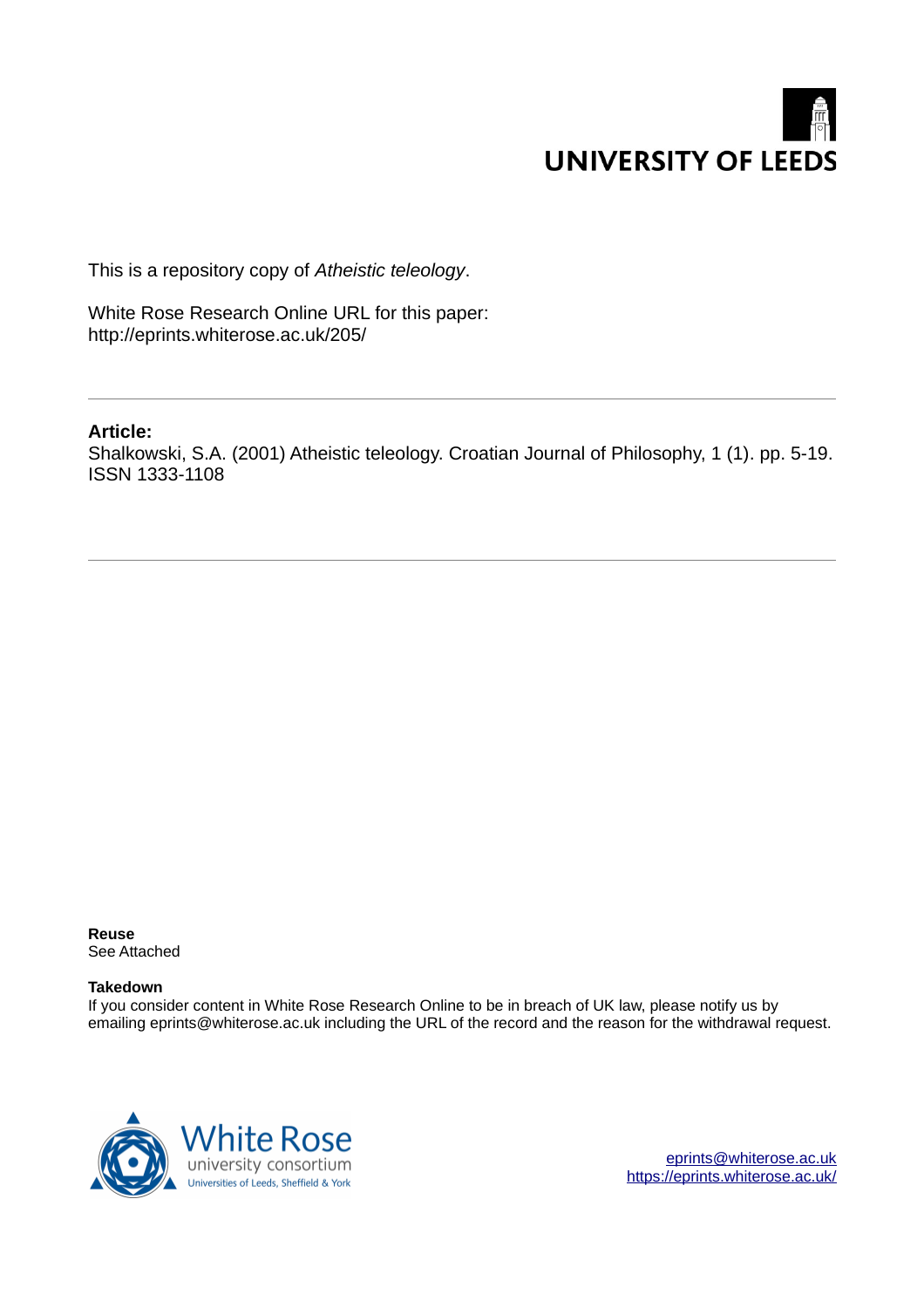Croatian Journal of Philosophy Vol. I, No. 1, 2001

# Atheistic Teleology\*

SCOTT A. SHALKOWSKI University of Leeds

> Wesley Salmon and Michael Martin argue that scientific considerations about the order in the universe justify atheism. After sketching Salmon's argument, I examine the nature of begging the question and argue that Martin takes a sufficient condition of that fallacy to be a necessary condition. After a pragmatic account to the fallacy is recommended, I point out how Salmon's and Martin's beg the question against all save those who already adhere to atheism and that the crucial considerations that they take to be distinctly scientific are really extra-scientific considerations, giving a specious impression that they are uncontroversial to all who accept mainstream science.

### 1. Introduction

That the universe exhibits order is lost on very few who take the slightest effort to think about the world. Much of contemporary scientific teaching consists in conveying to students the regular, consistent patterns of behavior of both inorganic and organic constituents of the world. That there is order in the world is uncontroversial. What remains controversial is what we should make of the observable order. The Argument from Design is famous for deriving theistic conclusions from the order of the universe. Contemporary versions of this argument like the Fine Tuning Argument appeal to quite specific fortuitous convergences of states of the world for some apparent purpose, like the genesis, development, and thriving of the human race.

Hume's Dialogues Concerning Natural Religion famously contain the canonical criticisms of theistic arguments from design. Anyone hoping to infer the existence of the theistic God from the regular patterns in the world must contend not only with Hume's attempts to undermine this inference, but they must also contend with Hume's twist on the problem of evil. Not only does the existence and character of observable apparent evil consist in a kind of disorder that undermines the theistic inference, but they also, says Hume's Philo, provide grist

<sup>\*</sup> A version of this material was presented to an audience at the California State University at Fresno and I am grateful to members of the audience for discussion of these ideas. I am especially indebted to Otavio Bueno for his comments on these ideas.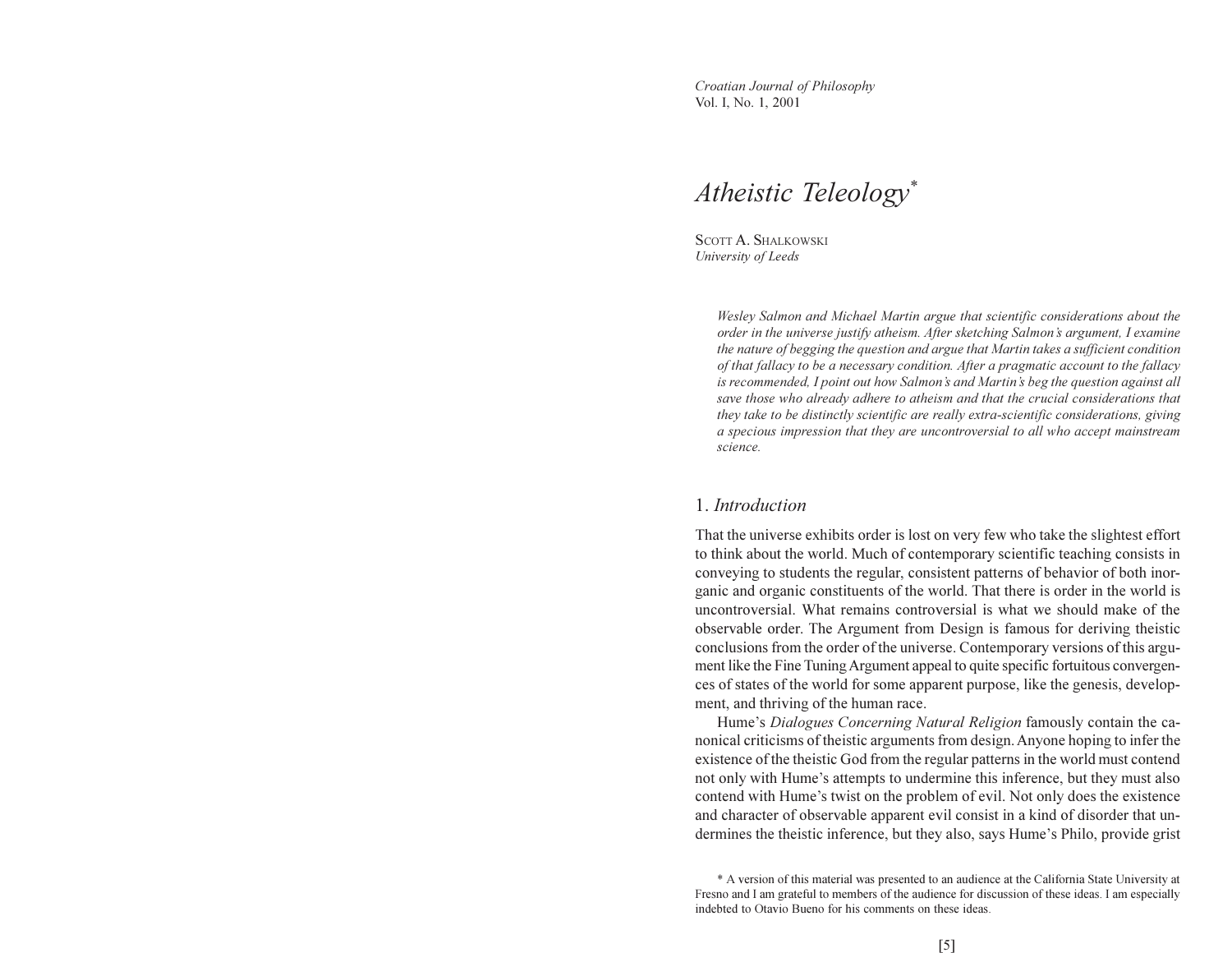for the mill of someone inferring that the world most definitely is not created by the theistic God. Lesser gods, at best, seem to be the best explanation for the apparent inconveniences and the horrific evils of which we are all too often all too aware.

Wesley Salmon picks up this thread in Hume's Dialogues and develops an atheistic teleological argument.<sup>1</sup> In brief, Salmon's argument is that since nearly all of the ordered things in the universe do not have disembodied, perfect, infinite, solitary creators, if there is any probable conclusion to be derived about the universe as a whole, it is that it was not created by God. Nancy Cartwright maintains that Salmon's argument begs the question<sup>2</sup> and Michael Martin has weighed in to defend Salmon's argument from this charge and to restate and to expand the argument.<sup>3</sup> In this paper I will argue that the Salmon/Martin arguments do, indeed, beg the question and because of this they serve no useful apologetic function for the atheist.

## 2. The Dispute

Salmon's argument is Bayesian. Using Cartwright's and Martin's heuristics, let

- $D =$  the class of objects created by an intelligent being
- $O =$  the class of objects that exhibit order
- $P(D, O)$  = the probability that an object created by an intelligent being exhibits order
- $P(\sim D, O)$  = the probability that an object not created by an intelligent being exhibits order
	- $P(D)$  = the probability of an object created by an intelligent being
- $P(O)$  = the probability of an object exhibiting order
- $P(\sim D)$  = the probability of an object not created by an intelligent being
- $P(O,D)$  = the probability that an object exhibiting order is created by an intelligent being
- $P(O, ∼D)$  = the probability that an object exhibiting order is not created by an intelligent being.

Bayes' Theorem, then, becomes:

$$
P(O, D) = \frac{P(D) \times P(D, O)}{P(D) \times P(D, O) + P(\sim D) \times P(\sim D, O)}
$$

### Accordingly,

 $P(O,D) = [P(D,O) \times P(D)] / P(O)$  $P(O,~D)$  =  $[P(~D, O) \times P(~D)] / P(O)$ 

<sup>1</sup> Wesley C. Salmon, "Religion and Science: A New Look at Hume's Dialogues," Philosophical Studies, 33 (1978), 143–76.

<sup>2</sup> Nancy Cartwright, "Comments on Wesley Salmon's 'Science and Religion ...'," Philosophical Studies, 33 (1978), 177–83.

<sup>3</sup> Michael Martin, "Atheistic Teleological Arguments," in R. Douglas Geivett and Brendan Sweetman, Contemporary Perspectives on Religious Epistemology (New York: Oxford University Press, 1992), 43-77; reprinted from Atheism: A Philosophical Justification (Philadelphia: Temple University Press, 1990), Ch. 3.

As with all Bayesian analyses, the prior probabilities are the problematic items in the analysis, save for well-defined situations like draws from a standard deck of playing cards or rolls of fair dice. Salmon attempts to discharge the obligation of providing a fair assessment of these probabilities,  $P(D)$  and  $P(\sim D)$ , as follows. To be sure there are a great many designed objects: watches, skyscrapers, and computers, but there are so many more things that are not the result of the activities of intelligent beings—atoms and molecules, planets and galaxies—that  $P(\sim D)$  is much greater than  $P(D)$ .<sup>4</sup>  $P(D, O)$  is high, but it is not 1 because intelligent beings sometimes produce disorder, even intentionally. Science tells us that  $P(\sim D, O)$  is not insignificant; laws of nature tell us that order can result in the absence of intelligent intervention. So, says Salmon, "we are in a position to say, quite confidently," that P(O,D) is very low.

Cartwright objects that Salmon begs the question, specifically in his assessment of P(∼D,O) and P(∼D). As Salmon himself points out, one problem is that items that might plausibly be assigned to the classes D and ∼D are quite different from the item with which we are primarily concerned: the universe as whole.<sup>5</sup> Just as important, though, is the fact that the assignments of an object to D or ∼D is not given in any sufficiently objective and theory-neutral manner. Proponents and critics of the theistic and atheistic arguments make the assignments to these categories, producing the risk that our samples are biased, not by common causes that confuse us regarding causation and mere correlation but by the theoretician's bias of seeing what is helpful for the theory and ignoring what is not. Salmon is not entitled, in the context of developing an atheistic argument from design, to assign to ∼D the multitude of items that fail to have human creators,

for it is the atoms whose origins are at issue. Even if we are willing to take red shifts and cosmic background radiation as sufficient evidence for a "big bang" theory, we may still ask whether the original material from which the laws of mechanics shape the universe was, in all probability, randomly distributed or whether it is more likely that God put it just so, with an eye to getting out, eons later, just this universe with just this intricate arrangement of parts. The fact is, it is very difficult to assess the probabilities inductively, for there are so few cases on whose origins the theist and the anti-theist can agree.<sup>6</sup>

### Martin's quick defence of Salmon against the charge of begging the question is that

to beg the question is to assume what one is supposed to prove. Salmon was out to show that it is probable that the universe was not designed by an intelligent being, and he assumed in his premises that atoms, molecules, and galaxies were not the result of intelligent design. This is not what he was out to prove unless one supposes that the universe is nothing more than atoms, molecules, and galaxies. But it is not clear that Salmon assumes this.<sup>7</sup>

4 Being a frequentist about probability, it is natural that Salmon assesses these probabilities in a straightforward fashion by counting instances. Cf. Salmon, "Religion and Science," 150–2. There is no need to contest this philosophy of probability here.

- 5 Cartwright, "Comments," 183 H; Salmon, "Religion and Sciences," pp. 152–8.
- 6 Cartwright, "Comments," 181.
- 7 Martin, "Atheistic Teleological Arguments," 45.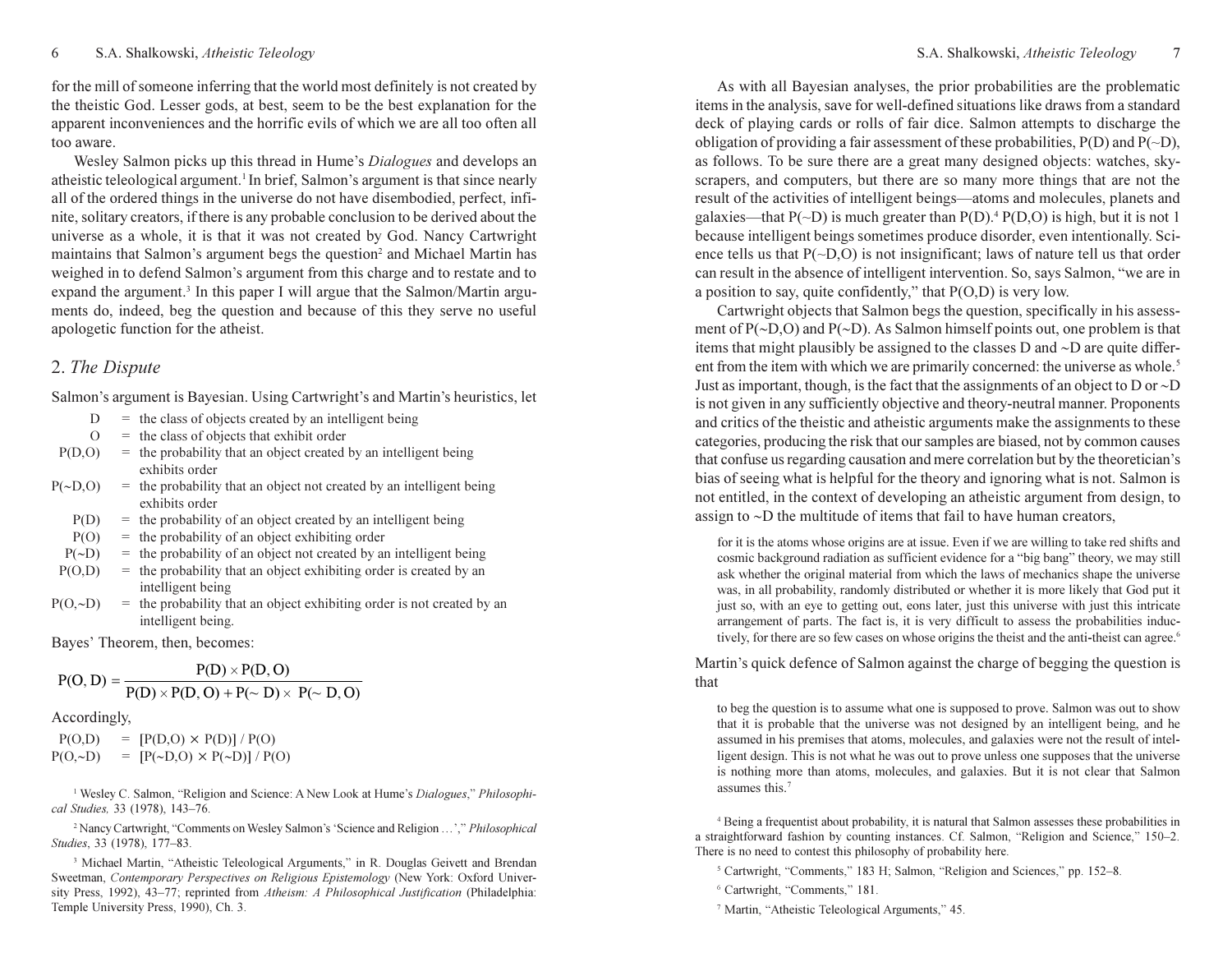So Salmon's argument is supposed not to be defective because he doesn't use his conclusion as a premise; he argues for it. Given that Cartwright implicitly agrees with Martin on this point, as evidenced by the fact that she never accuses Salmon of asserting that the universe is not designed in his attempt to prove that it is not, she must have had something besides this kind of assumption in mind when she levelled the charge of begging the question. To the nature of that fallacy I now briefly turn.

# 3. Begging the Question

In recent memory it has been disputed whether there even is a fallacy of begging the question.<sup>8</sup> I will assume that there is some fallacy that is roughly characterised by the assumption of what is to be proven. Before we can make any fine-grained determination of whether Salmon's and Martin's arguments beg the question, we must have before us a somewhat more precise account of the fallacy. Approaches to begging the question take two general forms: syntactic/formal and epistemic/pragmatic. In a currently-popular textbook, Trudy Govier provides a formal account of the fallacy. She says: "Begging the question is a fallacy that occurs when the premise or premises … state the conclusion (usually in slightly different words) ...."<sup>9</sup> A similar syntactic proposal is made by Kent Wilson.<sup>10</sup> Taken as a necessary and sufficient condition, such a formal account permits us to determine whether the fallacy is committed by simply examining the form of the argument independent of the argumentative context in which it is used. If an argument is put in a standard form, we can determine whether it begs the question by noting whether the conclusion appears as a premise in that argument. If it does, the argument commits the fallacy; if not, not.

Strictly speaking, Govier's condition is only a sufficient condition for the occurrence of the fallacy. Evidently, however, Martin takes something like this portion of Govier's characterisation of the fallacy to be at least a necessary condition for the occurrence of the fallacy since he claims that Salmon's argument does not beg the question because it, indeed, fails to have its conclusion as a premise. Circularity is not, I think, a necessary condition for begging the question precisely because it leaves no space for other, more subtle, ways of begging the question. That begging the question is a more subtle fallacy is evidenced by the fact that the charge of begging the question is not typically established or refuted by a simple, mechanical examination of a philosophical argument. Whether an argument begs the question at hand is sometimes hard to discern and at times the relevant parties are unable, after considerable effort, to reach consensus about whether the fallacy is committed. Were this formal condition a necessary condition, there would be little room for outstanding issues of ques-

<sup>8</sup> Richard Robinson, "Begging the Question," Analysis, 31: (19712), 113-17: For a reply, see Roy A. Sorensen, "Unbeggable Questions," Analysis, 56: (1996) 51–55.

<sup>9</sup> Trudy Govier, A Practical Study of Argument, 3rd edition (Belmont: Wadsworth, 1992), 85. It is important that the condition requires that the conclusion be stated, rather than merely appear in the premises, so that disjunctive syllogisms, simplifications, *modus ponens* and a host of other valid arguments are not rejected as question-begging and fallacious.

tion begging, save, perhaps, for some unresolved issues about the proper logical form of an assertion made in ordinary language. With all translational issues resolved, that the fallacy is not committed would be easily decided, though if there were other necessary conditions it would be more difficult to establish that the fallacy is committed in a particular instance. It is unlikely, though, that all outstanding issues about whether an argument begs the question involve unclarity about exactly which propositions are asserted by the premises and conclusions involved. The history of philosophy is unlikely to exonerate this analysis as faithful to the ways in which the charge has been levelled and resisted. So, this partial analysis is deficient even though it makes sense of Martin's handling of Cartwright's charge.<sup>11</sup>

A reason to think that this crude collapse of question begging into circularity is not even a sufficient condition is that it rules out as fallacious all valid arguments in which the premise is logically equivalent to the conclusion. There are examples of substantial theses that are provably equivalent, the equivalence of which required proof. Consider the Axiom of Choice and Zorn's Lemma. Zermelo-Fr $\zeta$ nkel set theory proves that they are equivalent. To prove one and then to prove the other on its basis would be a substantial intellectual endeavor and hardly involve begging the question.

Perhaps, it might be held, that the key issue is not in the use of the conclusion as (part of) a premise, but in the "containment" of the conclusion in the premises, taken as a group. To be an advance on the formal approach broached above, the containment relation must be something less formal to accommodate the sometime subtlety of the fallacy. Govier continues her characterisation of begging the question by saying that the fallacy occurs when the premises "logically presuppose that the conclusion is true."<sup>12</sup> Robert Fogelin and Walter Sinnott-Armstrong suggest something similar: "In begging the question, a premise is used that *presupposes* or *depends* upon the point at issue."<sup>13</sup> Though neither defines logical presupposition or dependence, we might take a clue from counterfactual dependence and say that the premises presuppose the conclusion just in case were the conclusion not true, the premises would not be either.<sup>14</sup> Alterna-

<sup>10</sup> Kent Wilson, "Circular Arguments," Metaphilosophy, 19 (1988), 38–51.

<sup>11</sup> For a defence of the claim that this syntactic criterion is not even a sufficient condition on fallacious circularity, cf. Roy A. Sorensen, " $P$ , Therefore, P' Without Circularity," Journal of Philosophy, 88 (1991), 245–66.

<sup>12</sup> Govier, A Practical Study of Argument, 85.

<sup>13</sup> Robert J. Fogelin & Walter Sinnott-Armstrong, Understanding Arguments: An Introduction to Informal Logic, 4th ed. (New York: Harcourt Brace Jovanovich, 1991), 122

 $14$  It is understandable if the subjunctive mood seems out of place when thinking about logical dependence. The indicative mood, however, is clearly inadequate, yielding in this case the conditional that if the conclusion is not true, then the premises are not all true, which is equivalent in classical systems to the disjunction that either the conclusion is true or one or more premises are false. This expresses neither dependence nor begging the question. The disjunction is satisfied by many arguments in which the conclusion is logically independent of the premises and were it to capture the fallacy of begging the question then all arguments for false conclusions as well as all arguments with factual errors in the premises beg the question.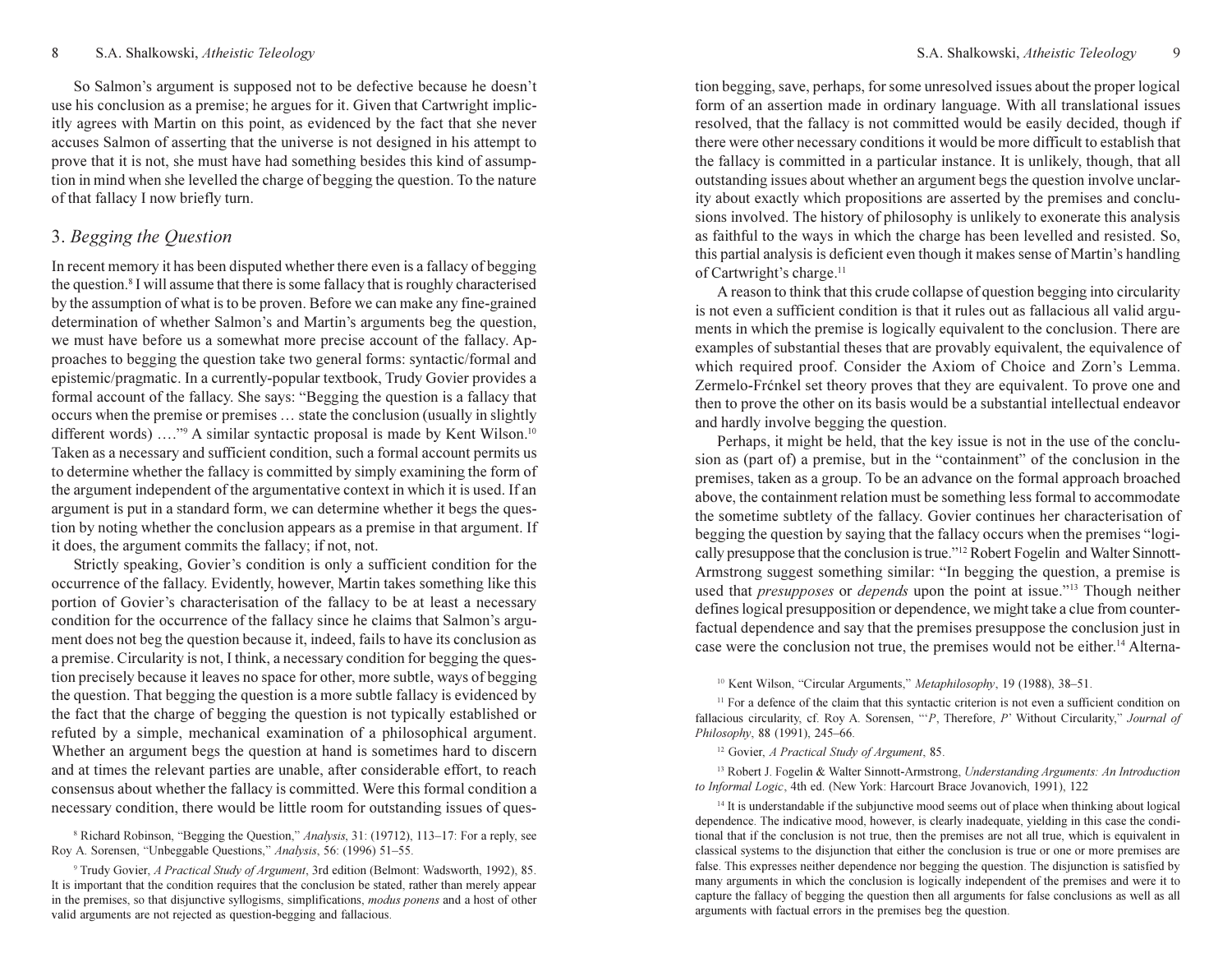tively, we might think that logical presupposition is a matter of logical relations, so that the premises presuppose the conclusion just in case the falsity of the conclusion entails the falsity of at least one premise. Or, perhaps, the idea of logical presupposition is to be understood in terms of the truth conditions for the premises and the conclusion. The premises presuppose the conclusion just in case their truth conditions contain the conditions of truth for the conclusion.

Both the relation of logical presupposition/dependence and the containment of truth conditions between premises and conclusion hold between any set of premises and each of the logical consequences of that set, rendering all valid arguments question begging according to this somewhat less formal account of begging the question, which is surely much too strong, so long as begging the question is a defect in an argument. It must be acknowledged that there have been those who held that all valid arguments beg the question precisely because in one of these senses, the premises contained the conclusion. According to this line of thought, such premises could never lead us to new knowledge because to understand the premises is to know their truth conditions and to know the truth conditions is to know that the truth conditions of the conclusion is contained in the truth conditions of the premises and, so, the conclusion is already asserted in the premises by anyone understanding the premises. The error is to confuse knowlege of a proposition with knowledge of all of its logical consequences or to confuse knowledge of that proposition's truth conditions with knowledge of all of the constituent conditions of those truth conditions. To know what conditions are conditions of truth for a given proposition is no more to know all of their constituent conditions than knowledge that a table is made of wood is to know the chemical composition of wood. Otherwise, only the chemically competent would really know that a table is made of wood. Furthermore, to make all valid arguments fallacious is to make all arguments fallacious. Valid arguments are fallacious by virtue of their validity since the impossibility of true premises and false conclusion is secured by the dependence or containment decried. Invalid arguments are fallacious because they permit a false conclusion even if the premises are true. Only quite thorough-going sceptics can afford such standards. An exhaustive discussion of other formal or logical approaches is unlikely to turn up a satisfactory account of begging the question because the analysis will either be formal and make the fallacy appear to be more easily discerned than it is, or else it will accommodate its sometimes elusive nature, but at the cost of making all valid arguments fallacious. I suggest that an informal, even pragmatic, approach to the fallacy is to be sought.

Sometimes the fallacy is said to be committed not by an argument in vacuo, but by someone propounding an argument. A person is said to commit the fallacy "when one assumes in the premise of an argument the very thing he or she is trying to prove."<sup>15</sup> If assuming what one is trying to prove in a premise is just stating it in a premise, then this is just the first characterisation examined above.

<sup>15</sup> Gerald Runkle, Good Thinking: An Introduction to Logic, 2nd ed. (New York: Holt, Rinehart and Winston), 55.

This account, though, at least begins to locate the issue in terms of what *one* does or does not do in an effort to prove something rather than what an argument does or does not do. It is not so much that an argument begs the question as it is that someone or other begs the question when using an argument. To revise this proposal slightly, one might take begging the question to be a fallacy committed whenever one assumes one's conclusion when providing an argument for that conclusion. Though this gets us somewhat closer to the nature of the fallacy and further away from the formal circularity account, it is still wide of the mark, for at least two reasons. First, taken strictly, this account classifies many attempts at confirmation as question begging. One might assume a proposition, infer its observable consequences, note that the consequences were observed and then conclude that the assumed proposition is true, probable, or more highly confirmed than it once was. Surely not all attempts at confirmation or corroboration beg the question. Second, while at times one may be guilty of some intellectual defect if one starts with a position and goes in search of a justification for it, it is folly to think that there is anything like the Russellian virtue of "following an argument where it leads", having no idea where things will end up.<sup>16</sup> This is just not how to conduct a good intellectual life. When examining the consequences of a set of premises and deciding whether someone else's modus ponens should be our own modus tollens, we must have some idea about when the consequences of a set of premises take us beyond the pale, when they transgress what we are reasonably sure we know. We begin any project of inquiry with some apparent knowledge and we use inference sometimes to extend and sometimes to defend that knowledge. When trying to defend a position of which we are reasonably sure, we quite properly begin the argumentative process by assuming our conclusion and search for premises to support it or premises to undermine contrary considerations. This informal characterisation correctly locates the fallacy in the particulars of an arguer using a specific argument in a specific context, but it locates it in the history of the argumentative endeavour of the arguer alone. The scope of concern must be wider.

We get closer yet to the nature of the fallacy if we keep firmly in mind that an argument typically takes place in a context and that an argument has the task of convincing someone of the conclusion. An arguer will fail to persuade someone of the truth of the conclusion if the argument appeals to something not accepted by those one is trying to convince. One is always hostage to the opinions of those one is trying to convince in that any appeal to what is not already believed by one's interlocutors requires that one provide them good reasons to believe that proposition. Though it is inconveniently likely sometimes to appeal to what our interlocutors do not already have good reason to believe, given the limited range of the justified beliefs of each person, it hardly constitutes begging the question. Persuasion demands common ground between arguer and audience and when some necessary common ground is lacking it must be secured. Think-

<sup>16</sup> For a discussion of this point, see Mark T. Nelson, "On the Lack of 'True Philosophic Spirit' in Aquinas: Commitment v. Tracking in Philosophic Method," Philosophy, 76 (2001), 283–96.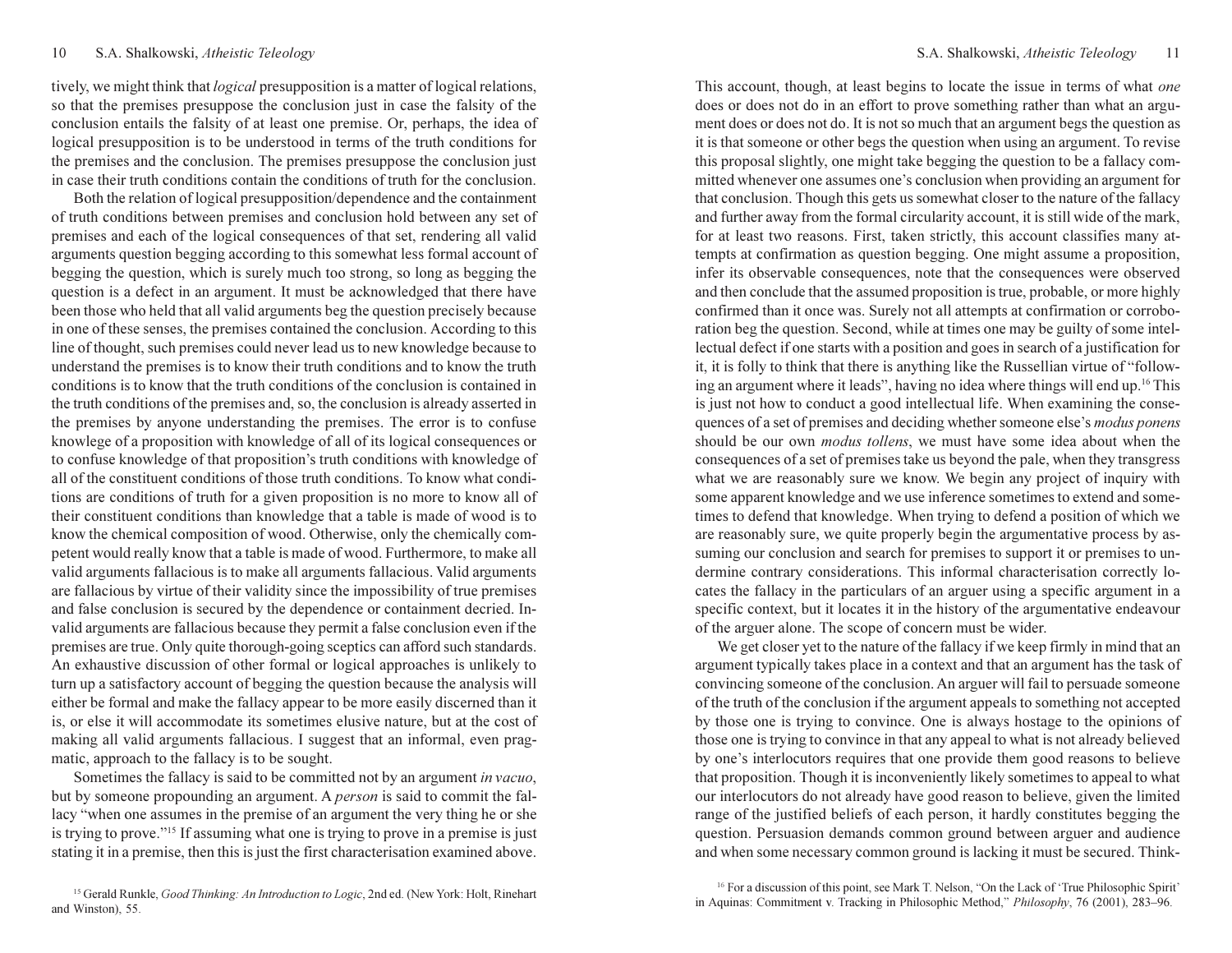### 12 S.A. Shalkowski, Atheistic Teleology 13<br>12 S.A. Shalkowski, Atheistic Teleology 13

ing of begging the question as an appeal to what is not accepted by one's audience has the virtue of treating begging the question as context-dependent and not as something that an argument typically possesses on its own. Someone rather than some argument begs the question in some specific context when certain particulars are at issue. The problem with the current proposal is simply that it appeals too generally to the failure of both parties in a discussion to accept a premise used by someone in their argument. I may fail in my argumentative objective if I rely upon a premise not accepted by my audience. I do not, thereby, commit a fallacy. The failure may be rectified by making that premise acceptable to my audience, perhaps, by using a subsidiary argument in which the offending premise is a conclusion for which good reasons have been given, those reasons accepted and accepted as good reasons by my audience.

I submit that the fallacy of begging the question is committed by someone when they appeal to at least one premise that is not rationally accepted by the target audience by virtue of not yet accepting the conclusion of the proposed argument. This view is the considered view of Govier and Douglas Walton. As Govier puts it: "The conclusion cannot get any real support from the premise or premises because it needs to be accepted in order for those premises to be accepted."<sup>17</sup> Walton also proposes something like this.

In a persuasion dialogue, the goal of each participant is to prove his conclusion from premises that are accepted as commitments by the other participant. However, if a premise has not already been explicitly accepted by a respondent, it must at least be a proposition that he could possibly accept, consistent with his own obligation to prove his conclusion. Otherwise, the argument using this premise as a basis could not be useful for the purpose of persuading the respondent to accept its conclusion. This type of inadequate or useless attempt at proof is a violation, error, or shortcoming in a persuasion dialogue, because such an argument stands no chance of fulfilling its proponent's obligation to prove his conclusion in the discussion.<sup>18</sup>

It is this pragmatic account of begging the question with which I will work. The account has the advantage of accommodating the fact that discerning the fallacy is not simply a matter of inspecting a standard form of an argument or of satisfactory paraphrases of premises and conclusion. It also does not entail that all valid arguments beg the question. This account will enable us to see quite clearly how Salmon's and Martin's atheistic teleological arguments beg the question.

# 4. The Details Considered

To appreciate the full force of Philo's discussion of Cleanthes' argument from design, it is useful to keep in mind that Cleanthes, as well as some contemporary proponents of similar arguments, invokes facts of orderliness to make probable

the existence of a disembodied, omniscient, omnipotent, wholly good being who intentionally caused the existence of the orderly universe *ex nihilo*. For our purposes, consider the doctrine that such a disembodied, omniscient, omnipotent, wholly good being exists to be theism. Take the doctrine that such a being does not exist to be atheism.<sup>19</sup> In a nutshell, Salmon's and Martin's atheistic teleological arguments are given as follows:

If we pay close heed to experience, it is impossible to assign a high probability to the hypothesis that the world, if created as a divine artifact, was the product of a God bearing any resemblance to the theist's conception. … Indeed, since disembodied intelligence has never operated in any fashion, to the best of our knowledge, we must conclude from experience that for such an intelligence  $[P(D)] = 0$ , and in that case  $[P(D, O)]$  is simply undefined.<sup>20</sup>

To determine whether Salmon's and Martin's arguments beg crucial questions it is important to understand the likely dialectical situations for these arguments. Salmon and Martin are trying to make probable the conclusion that the world did not have an intelligent creator. As recent religious epistemology has shown, there are quite distinct projects that one might have in mind for an argument. One might, for instance, attempt only to show that a particular person or sect of people are rational in their beliefs. An argument, and a discussion of the merits of that argument, might show that given other things that someone believes, that person is justified in holding some further belief. At most, these considerations show that the person is rational in only a very weak sense. It might be, for all the force of the argument proposed, that the person in question is quite unjustified in holding some of their relevant beliefs. Given these unjustified beliefs, it is rational for them to believe or do what they do, but also, given that the person is unjustified in holding these beliefs, there is a stronger sense in which they are not, ultimately, justified in their conclusion or action. If, on the other hand, the person is justified in holding the premises of the argument, then the verdict is, assuming the cogency of the argument in question, that the person is rational in holding to the argument's conclusion, at least after they are aware that the premises adequately support the conclusion.

It is doubtful that either Salmon or Martin had either of these projects in mind for their teleological arguments. Each makes claims for the straightforward, empirical nature of the crucial premises, with the implication that these things are so generally known, or at least knowable by those who exert the least effort, that the premises are part of the domain to which all readers are responsible. I suspect, then, that they take the force of their arguments to be to show that the conclusion of their arguments is the rational conclusion for all readers of their arguments. They spell out the premises, of which we might not have thought clearly, and they spell out the structure of the arguments, detailing their

<sup>20</sup> Salmon, "Religion and Science," 153.

<sup>&</sup>lt;sup>17</sup> Govier, *A Practical Study of Argument*, 85; for other pragmatic accounts, cf. David Sanford, "Begging the Question," Analysis, 32 (1972), 197–9; Frank Jackson, Conditionals (New York: Blackwell, 1987), Ch. 7.

<sup>&</sup>lt;sup>18</sup> Douglas Walton, *Informal Logic: A Handbook for Critical Argumentation* (Cambridge: Cambridge University Press, 1989), 52. Italics added.

<sup>&</sup>lt;sup>19</sup> Importantly, there is a wide gulf between atheism, so understood, and naturalism—the doctrine that there are "no spooks". For a somewhat fuller discussion of this, cf. my "Theoretical Virtues and Theological Construction", International Journal of Philosophy of Religion, 41 (1997), 71–89.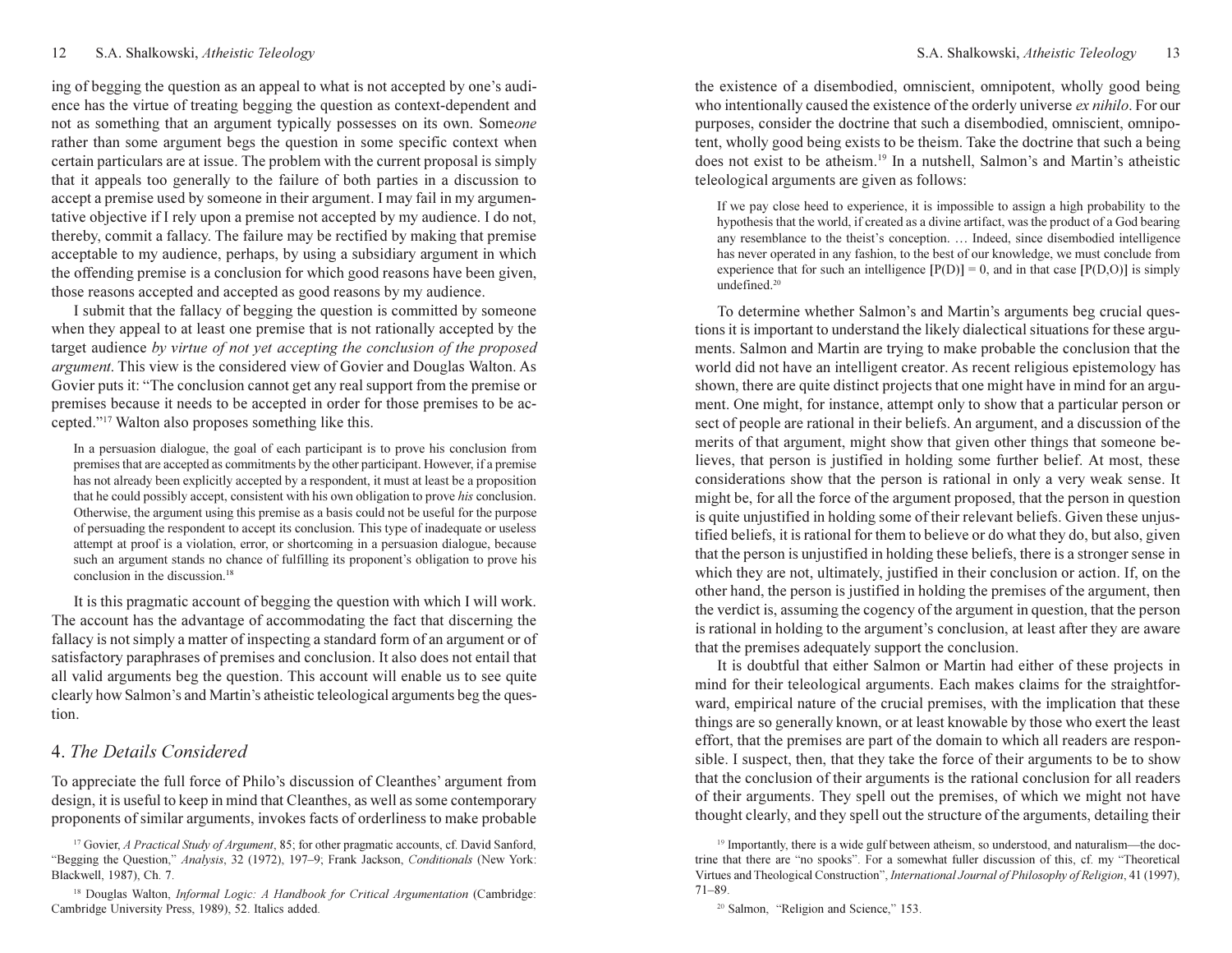merits, to make clear to their readers that the reasonably uncontroversial premises and the arguments with the manifest virtues warrant the denial of design for the universe. Salmon and Martin don't take themselves to be preaching to the atheist choir, but to those who need to be converted to atheism. Their audience comprises theists and waverers—believers in intelligent design for the universe and those who do not yet know what to think about whether the world was created by an intelligent agent. To avoid begging the question Salmon and Martin must appeal only to premises that are already believed by their target audience or to those that can be made plausible to their audience without first deciding the issue that separates them from their audience: whether the world was designed. If they appeal to premises denied by the theist precisely because the theist already thinks that the world has a creator or if they appeal to premises that are not accepted by waverers precisely because they do not yet concede the conclusion of either the theist or the atheist, then their arguments thereby beg the question. A careful examination of their premises reveal that the question is begged in precisely this way.

After setting out Bayes' Theorem, Salmon notes Philo's list of "springs and principles" that give rise to various entities: biological generation, instinct, mechanical causation, and intelligent design. From what we know about cosmology and astrophysics, it seems as though the processes that give rise to galaxies, stars, and atoms are mechanical. Given that there are billions of galaxies each containing billions of stars, each of which contains billions of atoms, "[t]here is, consequently, a great deal of evidence pointing to the conclusion that the number of instances in which mechanical causation operates is almost incomprehensibly greater than all of the rest combined."<sup>21</sup>

Theists and waverers should not concede this point. Salmon lays out Philo's list of springs and principles and assumes that whenever biological generation, instinct, or mechanical causation operate, intelligent design is not operative. A convinced theist does not concede, this point precisely because when Salmon confronts the theist with his atheistic teleological argument, the theist already believes that the world had an intelligent designer and that all instances of biological, instinctual and mechanical generation are themselves the result of the way the world was designed. A theist might or might not think that God is actively involved at each stage of the various generative processes. No matter. The theist begins the dialogue with Salmon by believing that intelligent design "lies behind" everything in the world, including the causal processes that give rise to organisms, honeycombs and crystals. Salmon, as a premise of his argument, simply denies what the theist holds by virtue of being a theist. Hence, his argument begs the question against a theist.

A parallel point holds for the waverer. The waverer doesn't know what to think about the existence and activities of a designer for the entire world. So, they do not already concede that our knowledge of cosmology and astrophysics shows that no agency was involved in the various generative processes we observe. That is the point that the waverer, perhaps, hopes the theist and atheist will decide. If one doesn't know whether the world has a designer, one doesn't know whether generative processes are, ultimately, the result of divine design or not. Hence, the waverer doesn't know that no intelligence operated to "begin" the processes that, in the end, result in the formation of galaxies and stars, atoms and molecules. So, Salmon's premise begs the question against all but those who are already convinced of Salmon's atheistic conclusion.

The same fallacy recurs when Salmon discusses the particulars of the theist's designer hypothesis. God is supposed to be a single, omnipotent, omniscient, perfectly moral and wise being without a physical body. He claims that whenever we encounter enormous, complex entities they are more likely to be the result of the corporate effort of finite, fallible, imperfect, embodied creatures. "Indeed, since disembodied intelligence has never operated in any fashion, to the best of our knowledge, we must conclude from experience that for such an intelligence  $[P(D)] = 0$ , and in that case  $[P(D, O)]$  is simply undefined."<sup>22</sup> Salmon's basis for claiming that disembodied intelligence has never operated? Cosmology and its supporting disciplines: thermodynamics and quantum mechanics.

On what basis could one be justified in asserting that disembodied intelligence has never operated? The best way would be to observe fully all of the causal mechanisms involved in all of the processes we observe. If a disembodied agency were involved in none of the observed events, then one would be justified in making Salmon's claim. However, Salmon, quite correctly, notes that his basis is rather different. The basis is that we can give explanations for events, particularly the genesis of many objects like stars and atoms, without appealing to the activities of a disembodied intelligence. "The universe appears to be full of objects displaying high degrees of order whose existence can be adequately explained without recourse to intelligent design on the part of a creator."<sup>23</sup> The theist and waverer can easily concede this point, with some care regarding the nature of explanation. We do not observe the disembodied "hand" of God involved in the production of water molecules or the formation of new stars. A mere passing acquaintance with science reveals that the bodies of knowledge that pass as the various sciences involve laws that make no reference to God's activities. It is, however, a mistake to move from "we have never observed that a disembodied agent is involved in cases of process P" to "we have observed that no disembodied agency is ever involved in cases of process P".

Suppose that certain brands of theism are correct in claiming that God not only created the universe, but also continues to sustain it in existence. Were God to cease this sustaining activity, the universe would cease to exist. According to this view, disembodied agency is involved in everything we observe. No exceptions. What would we observe were this kind of theism true? Exactly what we do observe. We would observe clouds of cosmic dust swirling, condensing into stars that burn until they reach the end of their lives. This process may be as regular as one might like, describable in terms of familiar regularities to which

<sup>22</sup> Ibid., 153.

<sup>&</sup>lt;sup>23</sup> Salmon, "Experimental Atheism," Philosophical Studies, 35 (1979), 103.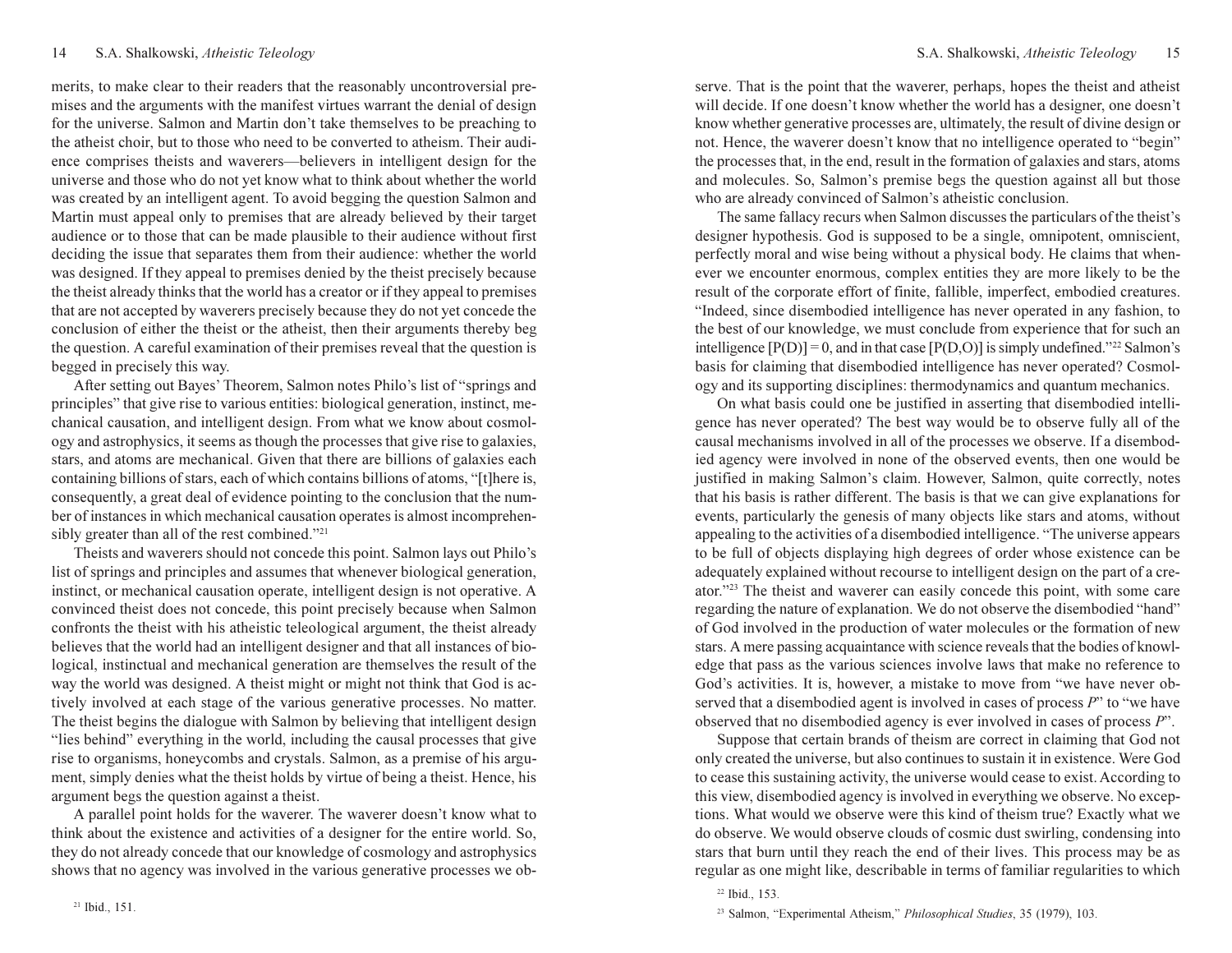we give the honorific title of "law". That theism is consistent with all of our observations shows that observations and our scientific theories are unable, on their own, to provide any evidential wedge between theism and atheism. Any wedge must come from extra-scientific considerations, contrary to Salmon's implication that it is scientific knowledge itself that does the most important work in justifying atheism.

One proposing an atheistic teleological argument need not adopt a Humean view of laws, but it is worth noting that Humeans are particularly poorly placed to defend Salmon's version of that argument. According to a Humean, laws are nothing but the condensed statement of regularities in nature. Laws contain no tacit reference to causal powers or mechanisms, save those that themselves involve entities whose activities are describable in terms of Humean laws. There can be no room for the law to tacitly state how entities behave on their own or according to their own devices. That is content to which the Humean, qua Humean about laws, is not entitled, since it is the Humean who tells us that the proper way to understand laws is as mere descriptions, whether universal or stochastic, of how things behave. It is illicit to sneak more content into "how things behave" so that it means how they behave only on their own. The laws make no mention of the (in)activity of a designer, but that is not the same as the laws asserting that no designer is involved in the processes described by the laws.

The Humean about laws is, at all levels of explanation, like medical scientists who insist that the most we can expect from medicine is laws connecting what we, given our somewhat different understanding of medicine, would think of as relations between symptoms with no hope for uncovering the "deeper", real causes of diseases. According to our imagined medical scientist, medical laws simply relate the regularities between fevers and aches and runny noses, with no references to viral or bacterial infections. Such a medical science is perfectly consistent with viral and bacterial infections being the underlying causes of the symptoms and no amount of weight should be placed on the success of "symptomatic" medical science to show that we should deny the existence of viral and bacterial infections. Likewise, no Humean about laws can put any argumentative weight on the success of the established sciences to show that no disembodied agency is involved in typical biological, instinctual, and mechanical generative mechanisms. The laws involved relate only the regular relations between observable properties. What is uncontroversial and not question-begging is the claim that the relevant sciences, taken as bodies of empirical knowledge, make no mention of God as a causal agent in the genesis of stars and galaxies, atoms and molecules. What they do not contain, however, is the claim that God is not involved in their genesis, at least as an ultimate cause, and it is upon this claim that Salmon relies in his teleological argument and he relies upon it as an empirical premise. He is wrong that it is empirical and Martin is wrong that it fails to beg the question.<sup>24</sup>

<sup>24</sup> My claim here is only that the premise is not an empirical premise and that as it stands it begs the question against the theist and waverer. It is certainly open to Salmon to defend the

The very same points apply to Martin's series of arguments for the conclusion that the theistic God does not exist. The initial premises of his arguments are:

In terms of our experience, all created entities of the kinds that we have so far examined are created by one or more beings with bodies.

In terms of our experience, all large and complex created entities of the kinds that we have so far examined are created by a group of beings working together.

In terms of our experience, most seeming errors or mistakes in the kinds of created entities we have so far examined are the result of the fallibility of one or more creators of entities.

In terms of our experience, all created entities of the kinds that we have so far examined were created by a being or beings with finite power.

In terms of our experience, all created entities of the kinds that we have so far examined are created from preexisting material.<sup>25</sup>

In each case, Martin claims that each is established by empirical observation. In each case, the most that can be extracted from our observations is that we do not observe the disembodied, single, infallible, infinite being creating objects ex  $nihilo$ , i.e., we fail to observe that God creates things.<sup>26</sup> What we do not *observe* is that there is no such being operating in the world. If the theist is correct, everything we observe is created, ultimately, by a single, disembodied, infallible, infinite being and derives from what was created ex nihilo. In any case, the premises are not acceptable to the theist because theists begin the process of confronting Martin's argument already disbelieving the key premises. This makes them poor choices for one trying to persuade one on their basis. Since theists begin the process disbelieving these premises precisely because they are theists, the premises beg the question, just as Salmon's did.

In the context of the atheist, theist and waverer trying to resolve the most fundamental issues of natural theology by examining what we know about the production of order, it seems that the atheist is not placed quite so well as the theist. The theist can point out that of all the cases in which we know for sure whether the ordered thing was produced by an intelligent agent it was, indeed,

premise on different grounds, perhaps on the Humean grounds related to Hume's discussion of miracles. It might be argued that it is the greater miracle to think that God is at work in or behind the order of the world and it is the lesser miracle that the order is the result of the "springs and principles" that are internal to the constituents of physical reality. This, however, shows that the premise in question begs the question. To show that the ordered entities produced by biological, instinctual, and mechanical means are not the product of intelligent design, it is argued that theism is the greater miracle than atheism. Salmon proposed the teleological argument to make atheism more probable than theism for his audience. The defence of the key premise of the teleological argument make the circle of the combined arguments obvious.

<sup>25</sup> Martin, "Atheistic Teleological Arguments," 47–54.

<sup>26</sup> A theist who believes in God's continuing creation of observable entities may hold that we see God creating all the time. That it is God creating, and not some other intelligent being or no intelligent being at all, is justified not by observation of the coming into being of these objects, but by wider theoretical considerations regarding the structure of reality. These wider considerations are parallel to those Salmon and Martin must rely upon to justify their major premises.